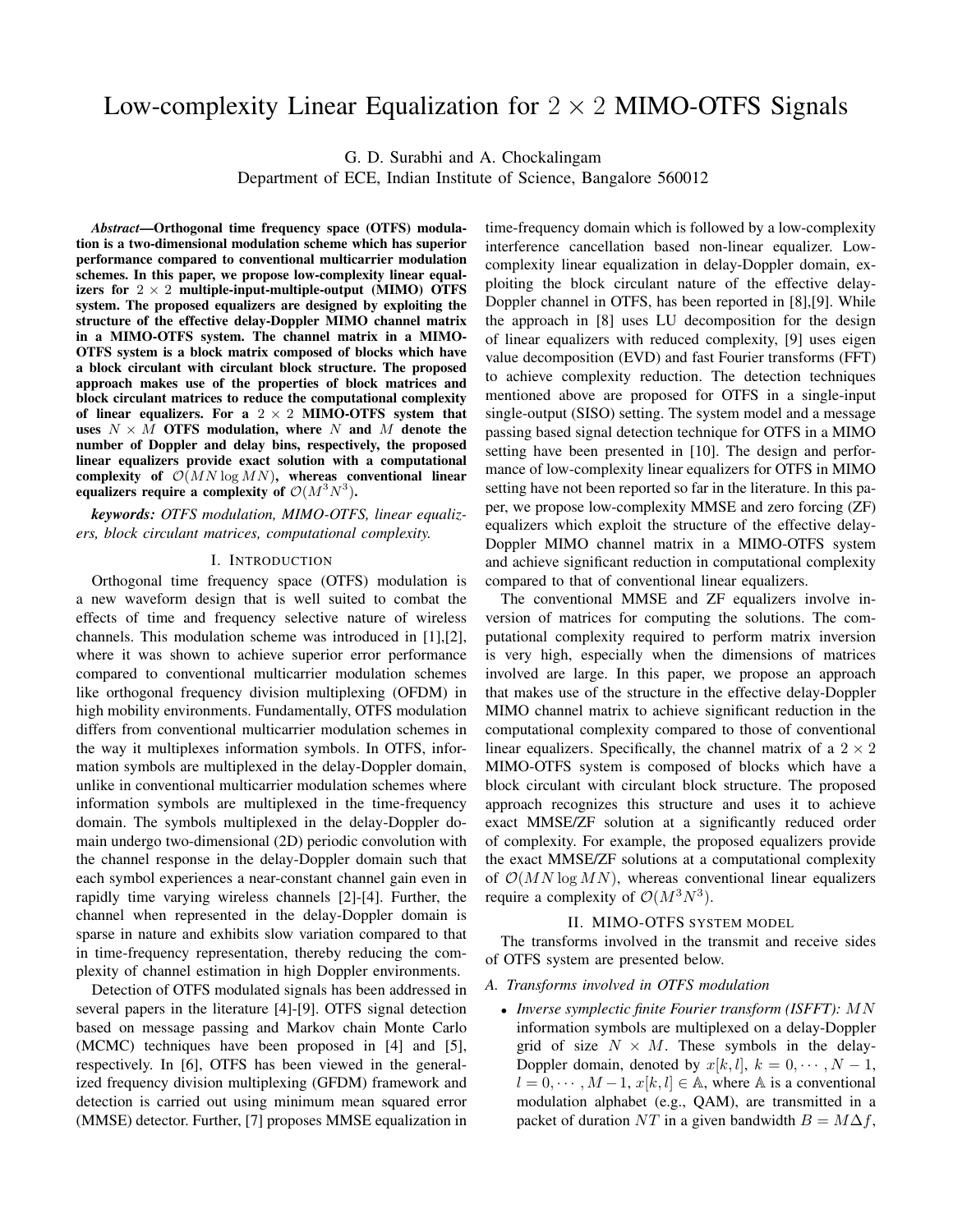where  $\Delta f = \frac{1}{T}$ . The symbols  $x[k, l]$ s in the delay-Doppler domain are first mapped to the time-frequency (TF) plane using ISFFT, as

$$
X[n,m] = \frac{1}{MN} \sum_{k=0}^{N-1} \sum_{l=0}^{M-1} x[k,l] e^{j2\pi(\frac{nk}{N} - \frac{ml}{M})}.
$$
 (1)

• *Heisenberg transform:* The TF signal  $X[n, m]$  is then converted to time domain for transmission using Heisenberg transform, as

$$
x(t) = \sum_{n=0}^{N-1} \sum_{m=0}^{M-1} X[n, m] g_{tx}(t - nT) e^{j2\pi m \Delta f (t - nT)},
$$
\n(2)

where  $g_{tx}(t)$  denotes the transmit pulse shape.

• *Transmission through the channel:* The time domain signal  $x(t)$  is transmitted through the wireless channel, whose complex baseband response in delay-Doppler domain is denoted by  $h(\tau, \nu)$ , where  $\tau$  and  $\nu$  are delay and Doppler variables, respectively. The received signal is given by

$$
y(t) = \int_{\nu} \int_{\tau} h(\tau, \nu) x(t - \tau) e^{j2\pi \nu (t - \tau)} d\tau d\nu.
$$
 (3)

• *Wigner transform:* The received time domain signal  $y(t)$ is converted into a time-frequency signal using Wigner transform, as

$$
Y[n,m] = A_{g_{rx},y}(t,f)|_{t=nT,f=m\Delta f},
$$
  
\n
$$
A_{g_{rx},y}(t,f) = \int y(t)g_{rx}^*(t'-t)e^{-j2\pi f(t'-t)}dt',
$$
 (4)

where  $g_{rx}(t)$  denotes the receive pulse shape.

• *Symplectic finite Fourier transform (SFFT):* Finally, the TF signal  $Y[n,m]$  is transformed back to the delay-Doppler domain using SFFT, as

$$
y[k,l] = \sum_{n=0}^{N-1} \sum_{m=0}^{M-1} Y[n,m] e^{-j2\pi (\frac{nk}{N} - \frac{ml}{M})}.
$$
 (5)

### *B. Vectorized input-output (I/O) relation*

Using (1)-(5), end-to-end I/O relation can be derived as [3]

$$
y[k,l] = \frac{1}{MN} \sum_{l'=0}^{M-1} \sum_{k'=0}^{N-1} x[k',l'] h_w\left(\frac{k-k'}{NT}, \frac{l-l'}{M\Delta f}\right) + v[k,l],\tag{6}
$$

where  $h_w \left( \frac{k-k'}{NT}, \frac{l-l'}{M\Delta} \right)$  $\left.\frac{l-l'}{M\Delta f}\right\rangle = h_w(\nu, \tau)\right|_{\nu=\frac{k-k'}{NT}, \tau=\frac{l-l'}{M\Delta_x}}$ M∆f and  $h_w(\nu, \tau)$  is as defined in [3]. This equation can be vectorized as [4]

$$
y = Hx + n,\t(7)
$$

where  $\mathbf{x} \in \mathbb{C}^{MN \times 1}$  is the transmitted OTFS vector,  $\mathbf{y} \in$  $\mathbb{C}^{MN \times 1}$  is the received vector,  $\mathbf{H} \in \mathbb{C}^{MN \times MN}$  is the effective channel matrix in the delay-Doppler domain, and  $\mathbf{n} \in \mathbb{C}^{MN \times 1}$ denotes the AWGN vector whose entries are distributed as  $\mathcal{CN}(0,\sigma^2).$ 

## *C. OTFS in MIMO setting*

Consider a MIMO-OTFS system with  $n_t$  transmit and  $n_r$ receive antennas. Each transmit antenna transmits an  $NM \times 1$ OTFS signal vector. Let  $x_k$  denote the transmit vector from kth transmit antenna and  $H_{lk}$  denote the effective delay-Doppler channel between kth transmit and lth receive antennas. The vectorized I/O relation in MIMO-OTFS is given by [10]

$$
\begin{bmatrix} \mathbf{y}_1 \\ \mathbf{y}_2 \\ \vdots \\ \mathbf{y}_{n_r} \end{bmatrix} = \begin{bmatrix} \mathbf{H}_{11} & \mathbf{H}_{12} \cdots \mathbf{H}_{1n_t} \\ \mathbf{H}_{21} & \mathbf{H}_{22} \cdots \mathbf{N}_{2n_t} \\ \vdots & \vdots \\ \mathbf{H}_{n_r1} & \mathbf{H}_{n_r2} \cdots \mathbf{H}_{n_rn_t} \end{bmatrix} \begin{bmatrix} \mathbf{x}_1 \\ \mathbf{x}_2 \\ \vdots \\ \mathbf{x}_{n_t} \end{bmatrix} + \begin{bmatrix} \mathbf{n}_1 \\ \mathbf{n}_2 \\ \vdots \\ \mathbf{n}_{n_r} \end{bmatrix}, \quad (8)
$$

where  $y_l$  and  $n_l$  denote the received vector and noise vector, respectively, at the lth receive antenna. The vectorized inputoutput relation in (8) can be compactly written as

$$
\mathbf{y}_{\text{MIMO}} = \mathbf{H}_{\text{MIMO}} \mathbf{x}_{\text{MIMO}} + \mathbf{n}_{\text{MIMO}},\tag{9}
$$

where,  $\mathbf{y}_{\text{MIMO}} = [\mathbf{y}_1^T \mathbf{y}_2^T \cdots \mathbf{y}_{n_r}^T]^T$ ,  $\mathbf{x}_{\text{MIMO}} = [\mathbf{x}_1^T \mathbf{x}_2^T \cdots \mathbf{x}_{n_t}^T]^T$ , and  $H_{MIMO}$  is the delay-Doppler MIMO channel matrix as described in (8).

# III. LOW-COMPLEXITY LINEAR EQUALIZERS FOR  $2 \times 2$ MIMO-OTFS

Consider a  $2 \times 2$  MIMO-OTFS system whose vectorized I/O relation can be written in the form (8). The MMSE and ZF solutions are given by  $\hat{\mathbf{x}}_{MME} = \mathbf{G}_{MME} \mathbf{y}_{MIMO}$  and  $\hat{\mathbf{x}}_{\text{\tiny ZF}} = \mathbf{G}_{\text{\tiny ZF}} \mathbf{y}_{\text{\tiny MIMO}}$ , respectively, where  $\mathbf{G}_{\text{\tiny MMSE}} = (\mathbf{H}_{\text{\tiny MIMO}}^H \mathbf{H}_{\text{\tiny MIMO}} +$  $\sigma^2 \mathbf{I}_{M N n_r \times M N n_t}$ )<sup>-1</sup> $\mathbf{H}_{\text{MIMO}}^H$  and  $\mathbf{G}_{\text{ZF}} = (\mathbf{H}_{\text{MIMO}}^H \dot{\mathbf{H}}_{\text{MIMO}}^H)^{-1} \mathbf{H}_{\text{MIMO}}^H$ The key idea behind the proposed low-complexity MMSE and ZF equalizers is to compute  $\mathbf{G}_{\text{MMSE}} \mathbf{y}_{\text{MMO}}$  and  $\mathbf{G}_{\text{ZF}} \mathbf{y}_{\text{MMO}}$ with low-complexity using FFTs, IFFTs, and the properties of  $H_{\text{MIMO}}$  and  $G_{\text{MMSE}}$ .

## *A. Low-complexity MMSE equalizer*

The effective delay-Doppler MIMO channel matrix in  $2 \times 2$ MIMO-OTFS systemis a block matrix given by

$$
\mathbf{H}_{\text{MIMO}} = \begin{bmatrix} \mathbf{H}_{11} & \mathbf{H}_{12} \\ \mathbf{H}_{21} & \mathbf{H}_{22} \end{bmatrix} . \tag{10}
$$

Observe that  $H_{\text{MIMO}}$  in (10) is a block matrix of size  $2NM \times$ 2NM with each block  $H_{ij}$ ,  $i, j \in \{1, 2\}$  having a block circulant with circulant block structure. Each of the  $H_{i,j}$ s in  $H_{\text{MIMO}}$  is a block circulant matrix with M circulant blocks of size  $N \times N$ . Let  $\mathcal{B}_{M,N}$  denote the class of block circulant matrices with M circulant blocks of size  $N \times N$ . Now,  $H_{ij} \in \mathcal{B}_{MN}, i, j \in \{1, 2\}$ , and hence the matrix  $H_{ij}$  has the eigen value decomposition (EVD) given by [11]

$$
\mathbf{H}_{ij} = (\mathbf{F}_M \otimes \mathbf{F}_N)^H \mathbf{\Lambda}_{ij} (\mathbf{F}_M \otimes \mathbf{F}_N), \tag{11}
$$

where  $\mathbf{F}_M$  and  $\mathbf{F}_N$  denote discrete Fourier transform (DFT) matrices of size  $M \times M$  and  $N \times N$ , respectively, and  $\Lambda_{ij}$ denotes the diagonal matrix containing the eigen values of  $H_{ij}$ . The entries of  $\Lambda_{ij}$  will be of the form

$$
\Lambda_{ij} = \sum_{k=0}^{M-1} \Omega_M^k \otimes \Lambda_{ij}^{(k)}, \qquad (12)
$$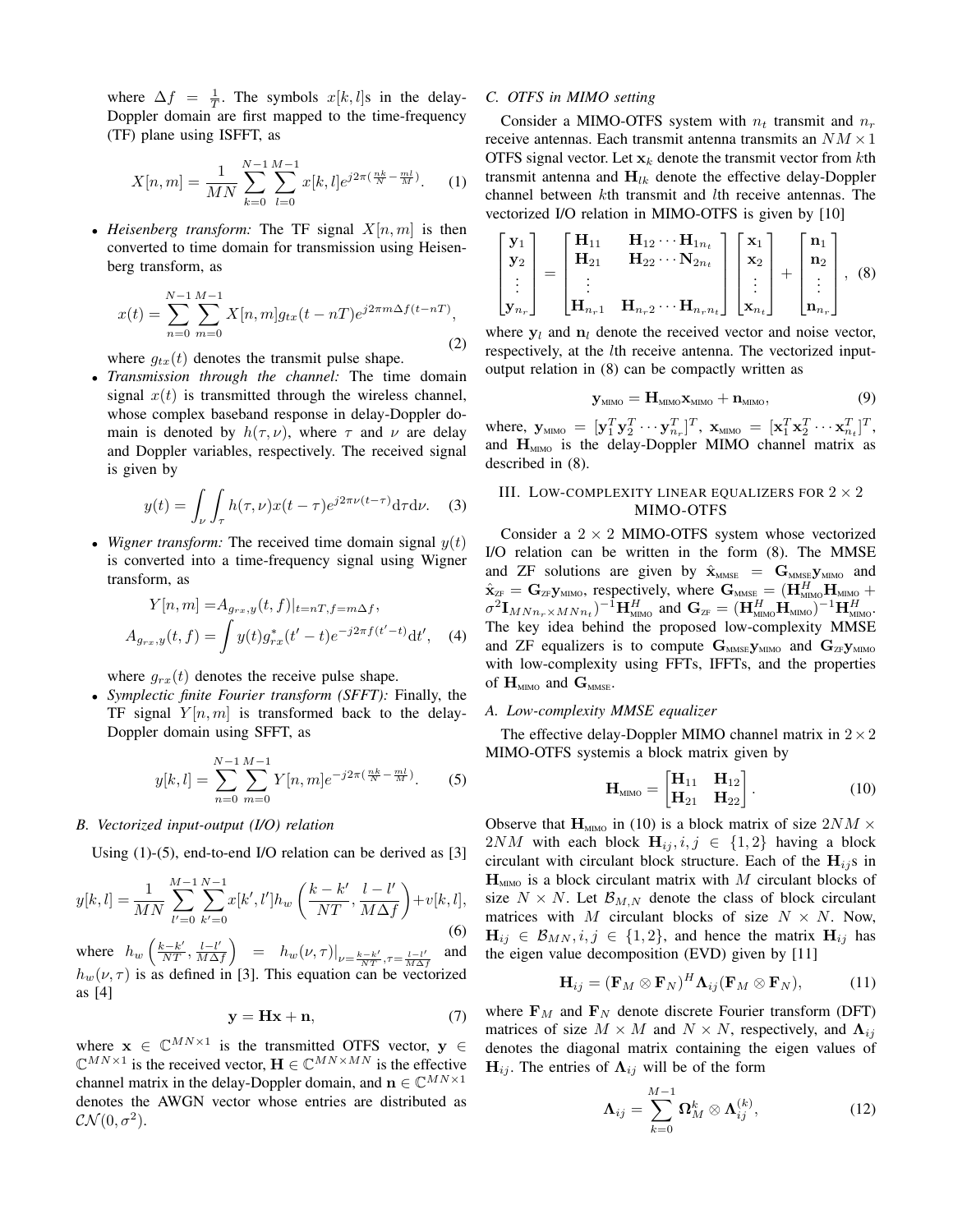where  $\Omega_M = \text{diag}\{1, \omega, \cdots, \omega^{M-1}\}\$  with  $\omega = e^{j2\pi/M}$  and  $\Lambda_{ij}^{(k)}$  denotes the  $N \times N$  diagonal matrix containing the eigen values of kth circulant block of  $H_{ij}$ . Now, in order to compute  $G_{MMSE}$ y<sub>MIMO</sub> and  $G_{ZF}$ y<sub>MIMO</sub>, we make use of some of the properties of  $\mathbf{G}_{\text{MMSE}}$  and  $\mathbf{G}_{\text{ZF}}$ . Towards this, we first prove the following lemma on the structure of  $G_{MME}$  and  $G_{ZF}$ .

**Lemma 1.** *For a* 2 × 2 *block matrix*  $\mathbf{H}_{\text{MIMO}}$  *with blocks*  $\mathbf{H}_{ij} \in$  $\mathcal{B}_{MN}, i, j \in \{1, 2\}$ , the matrices  $\mathbf{G}_{\text{MMSE}}$  and  $\mathbf{G}_{\text{ZF}}$  are also  $2 \times 2$ *block matrices with blocks in*  $\mathcal{B}_{MN}$ *.* 

*Proof.* We prove this for  $\mathbf{G}_{\text{MMSE}}$ . The proof for  $\mathbf{G}_{\text{ZF}}$  also follows with similar steps. Consider  $\mathbf{G}_{\text{\tiny{MMSE}}} = (\mathbf{H}_{\text{\tiny{MIMO}}}^H \mathbf{H}_{\text{\tiny{MIMO}}} +$  $\sigma^2 \mathbf{I})^{-1} \mathbf{H}^H$ . Let  $\mathbf{A} = (\mathbf{H}_{\text{MIMO}}^H \mathbf{H}_{\text{MIMO}} + \sigma^2 \mathbf{I})$ . Now, A can be written in the form

$$
\mathbf{A} = \begin{bmatrix} \mathbf{A}_{11} & \mathbf{A}_{12} \\ \mathbf{A}_{21} & \mathbf{A}_{22} \end{bmatrix},
$$
(13)

$$
\mathbf{A}_{11} = \mathbf{H}_{11}^H \mathbf{H}_{11} + \mathbf{H}_{21}^H \mathbf{H}_{21} + \sigma^2 \mathbf{I}, \quad \mathbf{A}_{12} = \mathbf{H}_{11}^H \mathbf{H}_{12} + \mathbf{H}_{21}^H \mathbf{H}_{22}, \n\mathbf{A}_{21} = \mathbf{H}_{12}^H \mathbf{H}_{11} + \mathbf{H}_{22}^H \mathbf{H}_{21}, \quad \mathbf{A}_{22} = \mathbf{H}_{12}^H \mathbf{H}_{12} + \mathbf{H}_{22}^H \mathbf{H}_{22} + \sigma^2 \mathbf{I}. \tag{14}
$$

Here, observe that  $\mathbf{H}_{ij} \in \mathcal{B}_{MN}$ ,  $i, j \in \{1, 2\}$  and  $\mathbf{A}_{ij}$ s are composed of  $H_{ij}$ s. Now, we use the following properties of  $\mathcal{B}_{MN}$  to understand the structure of  $\mathbf{A}_{ij}$ s.

*Property 1:* For any matrix  $P \in \mathcal{B}_{MN}$ , the matrices  $P^T$ ,  ${\bf P}^{H}$ , and  ${\bf P}^{-1}$  (if exists) are all in  $\mathcal{B}_{MN}$ .

*Property 2:* For any two matrices **P**,  $Q \in \mathcal{B}_{M,N}$ , **PQ**  $\in$  $\mathcal{B}_{MN}$ ,  $\mathbf{QP} \in \mathcal{B}_{MN}$ , and  $\mathbf{PQ} = \mathbf{QP}$ . Also, for any two scalars  $\delta_1$  and  $\delta_2$ ,  $\delta_1$ **P** +  $\delta_2$ **Q**  $\in$   $\mathcal{B}_{MN}$ .

Now, using properties 1 and 2, it can be seen that the matrices  $A_{ij} \in \mathcal{B}_{MN}, i, j \in \{1, 2\}.$  The inverse of the  $2 \times 2$  block matrix  $A^{-1}$  is of the form given by

$$
\mathbf{A}^{-1} = \begin{bmatrix} \mathbf{U}_{11} & \mathbf{U}_{12} \\ \mathbf{U}_{21} & \mathbf{U}_{22} \end{bmatrix},
$$
(15)  
\n
$$
\mathbf{U}_{11} = (\mathbf{A}_{11} - \mathbf{A}_{12}\mathbf{A}_{22}^{-1}\mathbf{A}_{21})^{-1},
$$
  
\n
$$
\mathbf{U}_{12} = -\mathbf{A}_{11}^{-1}\mathbf{A}_{12}(\mathbf{A}_{22} - \mathbf{A}_{21}\mathbf{A}_{11}^{-1}\mathbf{A}_{12})^{-1},
$$
  
\n
$$
\mathbf{U}_{21} = -\mathbf{A}_{22}^{-1}\mathbf{A}_{21}(\mathbf{A}_{11} - \mathbf{A}_{12}\mathbf{A}_{22}^{-1}\mathbf{A}_{21})^{-1},
$$
  
\n
$$
\mathbf{U}_{22} = (\mathbf{A}_{22} - \mathbf{A}_{21}\mathbf{A}_{11}^{-1}\mathbf{A}_{12})^{-1}.
$$
(16)

Again, from properties 1 and 2, it can be seen that  $U_{ij} \in$  $\mathcal{B}_{MN}$ ,  $i, j \in \{1, 2\}$ . Now,  $\mathbf{G}_{MMSE} = \mathbf{A}^{-1} \mathbf{H}_{MMO}^H$  is given by

$$
\mathbf{G}_{\text{MMSE}} = \begin{bmatrix} \mathbf{U}_{11} & \mathbf{U}_{12} \\ \mathbf{U}_{21} & \mathbf{U}_{22} \end{bmatrix} \begin{bmatrix} \mathbf{H}_{11}^{*} & \mathbf{H}_{21}^{*} \\ \mathbf{H}_{12}^{*} & \mathbf{H}_{22}^{*} \end{bmatrix} = \begin{bmatrix} \mathbf{G}_{11} & \mathbf{G}_{12} \\ \mathbf{G}_{21} & \mathbf{G}_{22} \end{bmatrix}, (17)
$$

$$
\begin{aligned} &\mathbf{G}_{11}=\!\mathbf{U}_{11}\mathbf{H}_{11}^*+\mathbf{U}_{12}\mathbf{H}_{12}^*,\mathbf{G}_{12}=\mathbf{U}_{11}\mathbf{H}_{21}^*+\mathbf{U}_{12}\mathbf{H}_{22}^*,\\ &\mathbf{G}_{21}=\!\mathbf{U}_{21}\mathbf{H}_{11}^*+\mathbf{U}_{22}\mathbf{H}_{12}^*,\mathbf{G}_{22}=\mathbf{U}_{21}\mathbf{H}_{21}^*+\mathbf{U}_{22}\mathbf{H}_{22}^*. \end{aligned} \eqno{(18)}
$$

Again, from properties 1 and 2 it can be seen that  $\mathbf{G}_{ij} \in \mathcal{B}_{MN}$ ,  $i, j \in \mathcal{B}_{MN}$ . Therefore,  $\mathbf{G}_{MMSE}$  is a block matrix with blocks  $\mathbf{G}_{ij} \in \mathcal{B}_{MN}.$ 

Since  $G_{ij} \in \mathcal{B}_{MN}, i, j \in \{1, 2\}$ , the EVD of  $G_{ij}$  is of the form

$$
\mathbf{G}_{ij} = (\mathbf{F}_M \otimes \mathbf{F}_N)^H \mathbf{\Gamma}_{ij} (\mathbf{F}_M \otimes \mathbf{F}_N), \tag{19}
$$

where  $\Gamma_{ij}$  denotes  $MN \times MN$  diagonal matrix containing the eigen values of  $G_{ij}$ . Therefore,  $G_{MME}$  can be written as

$$
\mathbf{G}_{\text{MMSE}} = (\mathbf{I}_{n_t} \otimes (\mathbf{F}_M \otimes \mathbf{F}_N)^H) \mathbf{\Gamma}_{\text{eff}} (\mathbf{I}_{n_t} \otimes (\mathbf{F}_M \otimes \mathbf{F}_N)), (20)
$$

where  $\Gamma_{\rm eff}$  is given by

$$
\Gamma_{\rm eff} = \begin{bmatrix} \Gamma_{11} & \Gamma_{12} \\ \Gamma_{21} & \Gamma_{22} \end{bmatrix} . \tag{21}
$$

Therefore, the MMSE solution is of the form

 $\hat{\mathbf{x}}_{\text{\tiny{MMSE}}} = (\mathbf{I}_{n_t}\otimes(\mathbf{F}_M\otimes\mathbf{F}_N)^H)\mathbf{\Gamma}_{\mathrm{eff}}(\mathbf{I}_{n_t}\otimes(\mathbf{F}_M\otimes\mathbf{F}_N))\mathbf{y}_{\text{\tiny{MMO}}}.$ (22) It can be observed that the computation of  $\hat{\mathbf{x}}_{MME}$  in (22) requires the computation of  $\Gamma_{\rm eff}$ , which, in turn, involves the computation of  $\Gamma_{ij}$  for  $i, j \in \{1, 2\}$ .

*Computation of*  $\Gamma_{ij}$ *s:* In order to compute  $\Gamma_{ij}$ s, we follow the following approach. We first compute the eigen values of the effective delay-Doppler MIMO channel matrix  $\mathbf{H}_{\text{MIMO}}$  using (12). We then compute  $\Gamma_{ij}$ s by expressing  $\Gamma_{ij}$ s in terms of  $\Lambda_{ij}$ s. Computing  $\Gamma_{ij}$ s from  $\Lambda_{ij}$ s constitutes one of the key steps in the proposed algorithm. Consider the  $2 \times 2$  block matrix **A** in (13). The blocks  $A_{ij} \in \mathcal{B}_{MN}$ ,  $i, j \in \{1, 2\}$ , and hence the EVD of  $A_{ij}$  is of the form

$$
\mathbf{A}_{ij} = (\mathbf{F}_M \otimes \mathbf{F}_N)^H \mathbf{\Phi}_{ij} (\mathbf{F}_M \otimes \mathbf{F}_N), \tag{23}
$$

where  $\Phi_{ij}$  is  $NM \times NM$  diagonal matrix containing the eigen values of  $A_{ij}$ . Now, substituting (11) in (14) and comparing it with (23),  $\Phi_{ij}$ s can be expressed in terms of  $\Lambda_{ij}$ s as

$$
\Phi_{11} = \Lambda_{11}^H \Lambda_{11} + \Lambda_{21}^H \Lambda_{21} + \sigma^2 \mathbf{I}, \quad \Phi_{12} = \Lambda_{11}^H \Lambda_{12} + \Lambda_{21}^H \Lambda_{22}, \n\Phi_{21} = \Lambda_{12}^H \Lambda_{11} + \Lambda_{22}^H \Lambda_{21}, \quad \Phi_{22} = \Lambda_{12}^H \Lambda_{12} + \Lambda_{22}^H \Lambda_{22} + \sigma^2 \mathbf{I}.
$$
\n(24)

Next, consider  $A^{-1}$ , which is also a block matrix with blocks  $U_{ij} \in \mathcal{B}_{MN}, i, j \in \{1, 2\}$ . The EVD of  $U_{ij}$  is given by

$$
\mathbf{U}_{ij} = (\mathbf{F}_M \otimes \mathbf{F}_N)^H \mathbf{\Psi}_{ij} (\mathbf{F}_M \otimes \mathbf{F}_N), \tag{25}
$$

where  $\Psi_{ij}$  denotes  $NM \times NM$  diagonal matrix containing the eigen values of  $U_{ii}$ . Substituting (23) in (16) and comparing it with (25),  $\Psi_{ij}$ s can be expressed in terms of  $\Phi_{ij}$ s as

$$
\Psi_{11} = (\Phi_{11} - \Phi_{12}\Phi_{22}^{-1}\Phi_{21})^{-1}, \n\Psi_{12} = -\Phi_{11}^{-1}\Phi_{12}(\Phi_{22} - \Phi_{21}\Phi_{11}^{-1}\Phi_{12})^{-1}, \n\Psi_{21} = \Phi_{22}^{-1}\Phi_{21}(\Phi_{11} - \Phi_{12}\Phi_{22}^{-1}\Phi_{21})^{-1}, \n\Psi_{22} = (\Phi_{22} - \Phi_{21}\Phi_{11}^{-1}\Phi_{12})^{-1}.
$$
\n(26)

Finally, observe that  $G = A^{-1}H^H$  is also a 2 × 2 block matrix with blocks  $G_{ij} \in \mathcal{B}_{MN}$ . The EVD of  $G_{ij}$  is given by (19). Now, substituting (25) and (11) in (18) and comparing it with (19),  $\Gamma_{ij}$  can be expressed in terms of  $\Psi_{ij}$  and  $\Lambda_{ij}$  as

$$
\begin{array}{l} \Gamma_{11} = \!\!\Psi_{11} \Lambda_{11}^* + \Psi_{12} \Lambda_{12}^*, \ \ \Gamma_{12} = \Psi_{11} \Lambda_{21}^* + \Psi_{12} \Lambda_{22}^*, \\ \Gamma_{21} = \!\!\Psi_{21} \Lambda_{11}^* + \Psi_{22} \Lambda_{12}^*, \ \ \Gamma_{22} = \Psi_{21} \Lambda_{21}^* + \Psi_{22} \Lambda_{22}^*. \end{array} \eqno(27)
$$

Observe that since  $\Psi_{ij}$ s can be expressed in terms of  $\Phi_{ij}$ s, which, in turn, can be expressed in terms of  $\Lambda_{ij}$ s,  $\Gamma_{ij}$ s in (27) can be computed from  $\Lambda_{ij}$ s. The computation of  $\Gamma_{ij}$ s from  $\Lambda_{ij}$  can be done by substituting (26) and (24) in (27). Therefore, the eigen values of  $G_{MME}$  can be computed from the eigen values of  $H_{\text{MIMO}}$ . This is one of the key ideas in the proposed low-complexity equalizer for  $2 \times 2$  MIMO-OTFS system. We now describe the steps involved in the implementation of low-complexity MMSE equalizer.

1) *Step 1: Computation of eigen values of*  $H_{i,j}$ *s:* The first step in the proposed MMSE equalizer is the computation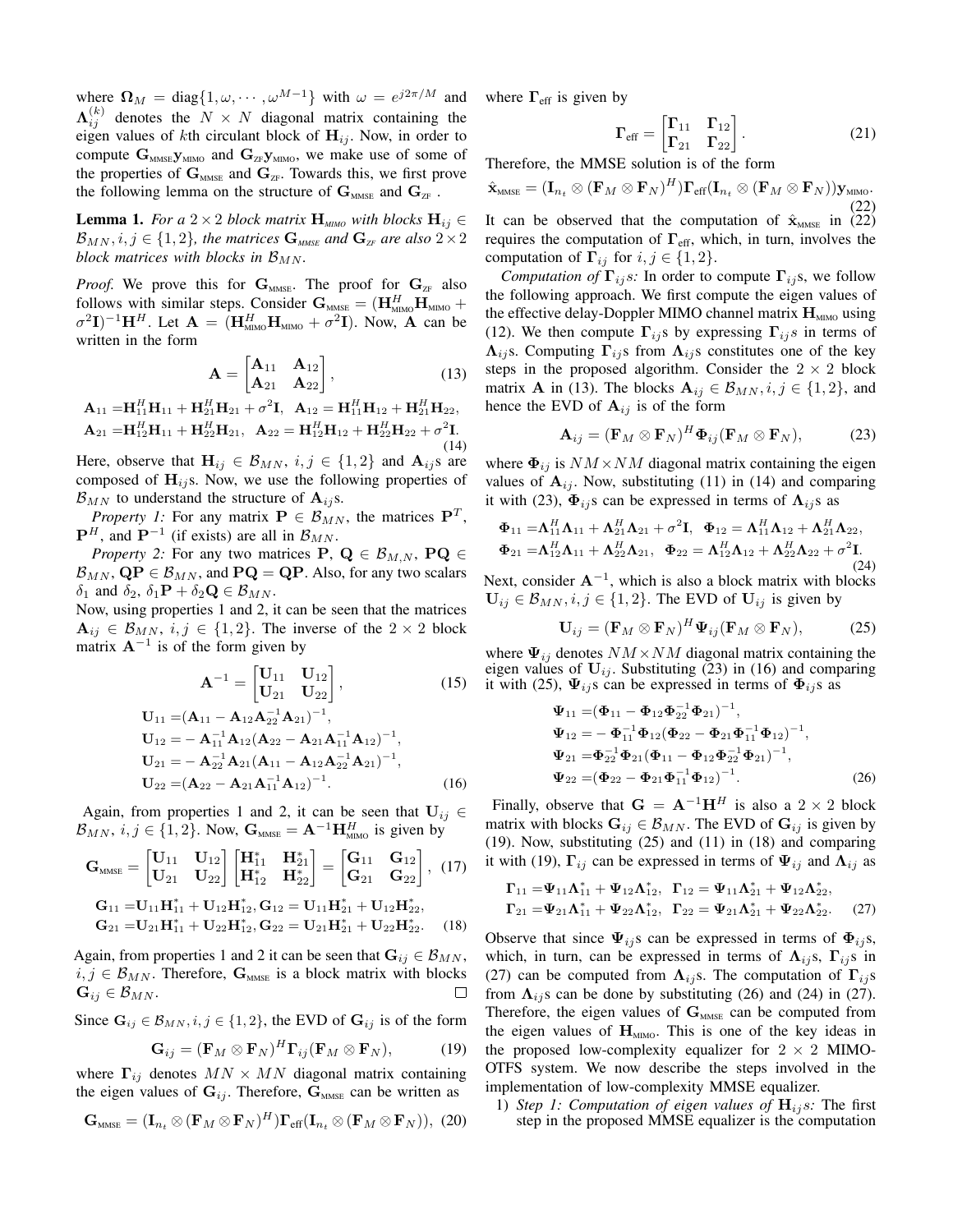of eigen values of each block of  $\mathbf{H}_{\text{MIMO}}$  (i.e.,  $\mathbf{H}_{ij}$ ,  $i, j \in$  $\{1, 2\}$ ). The eigen values of  $H_{ij}$  are given using (12), which can be written as

$$
\Lambda_{ij} = \text{diag}\left\{\sum_{k=0}^{M-1} \Lambda_{ij}^{(k)}, \sum_{k=0}^{M-1} e^{j2\pi k/M} \Lambda_{ij}^{(k)}, \dots, \sum_{k=0}^{M-1} e^{j2\pi (M-1)k/M} \Lambda_{ij}^{(k)}\right\}.
$$
 (28)

Here,  $\mathbf{\Lambda}_{ij}^{(k)}$  denotes  $N \times N$  diagonal matrix containing the eigen values of kth circulant block of  $H_{ij}$ . The diagonal matrices  $\Lambda_{ij}^{(k)}$ s containing the eigen values of the circulant blocks of  $H_{ij}$  are obtained by computing the DFTs of the first row of each block of  $H_{ij}$ . Therefore, for a given  $\mathbf{H}_{ij}$ , the computation of  $\mathbf{\Lambda}_{ij}^{(k)}$  for  $k=0,1,\cdots,M-1$ involves computation of  $M$  N-point DFTs, requiring a complexity of  $\mathcal{O}(MN \log N)$ . Further,  $\Lambda_{ij}^{(k)}$ s are used to compute  $\Lambda_{ij}$ s in (28). Now, observe that (28) can be computed as diag( $\mathbf{F}_{M}^{H}\mathbf{C}_{ij}$ )<sup>T</sup>, where  $\mathbf{C}_{ij}$  is  $M \times N$  matrix whose rth row contains the diagonal elements of  $\Lambda_{ij}^{(r)}$ . Therefore,  $\Lambda_{ij}$  in (28) can be written as

$$
\Lambda_{ij} = \text{diag}\{ (\mathbf{F}_M^H \mathbf{C}_{ij})^T \}.
$$
 (29)

The complexity of computing (29) is  $\mathcal{O}(MN \log M)$ . Therefore, the total complexity involved in computing  $\Lambda_{ij}$  i,  $j \in \{1, 2\}$  is  $\mathcal{O}(MN \log MN)$ .

- 2) *Step 2: Computation of eigen values of*  $G_{MME}$  *using eigen values*  $H_{ij}$ *s:* Next, the eigen values of  $G_{MMSE}$  (i.e.,  $\Gamma_{ij}$ s) are computed using the eigen values of  $H_{i,j}$  (i.e.,  $\Lambda_{i,j}$ s) using (24), (26), and (27). Since the matrices involved in (24), (26), and (27) (i.e.,  $\Lambda_{ij}$ ,  $\Phi_{ij}$ ,  $\Psi_{ij}$ ) are all diagonal matrices, the order of complexity involved in computing  $\Gamma_{ij}$ s from  $\Lambda_{ij}$ s is  $\mathcal{O}(MN)$ .
- 3) *Step 3: Computation of*  $G_{MMSE}$ *y<sub>MIMO</sub>*: This step involves the computation of  $\mathbf{G}_{\text{MMSE}}\mathbf{y}_{\text{MMO}} = (\mathbf{I}_{n_t} \otimes (\mathbf{F}_M \otimes$  $(\mathbf{F}_N)^H \right) \mathbf{\Gamma}_{\text{eff}} (\mathbf{I}_{n_t} \otimes (\mathbf{F}_M \otimes \mathbf{F}_N)) \mathbf{y}_{\text{MIMO}}$ , which can be carried out with low complexity using FFTs and IFFTs. Let Y denote  $MN \times 2$  matrix with kth column being  $NM \times 1$  vector received at kth antenna. Therefore,  $Y = [y_1 \ y_2]$ , where  $y_1$  and  $y_2$  denote  $NM \times 1$  vectors received at the first and second antennas, respectively. Now,  $(\mathbf{I}_{n_t} \otimes (\mathbf{F}_M \otimes \mathbf{F}_N)) \mathbf{y}_{\text{MIMO}}$  can be written as

$$
\mathbf{q} = (\mathbf{I}_{n_t} \otimes (\mathbf{F}_M \otimes \mathbf{F}_N)) \mathbf{y}_{\text{MIMO}} = \text{vec}\{ (\mathbf{F}_M \otimes \mathbf{F}_N) \tilde{\mathbf{Y}} \}.
$$
\n(30)

Further, let  $Y_1$  and  $Y_2$  denote  $N \times M$  matrices such that  $Y_1 = \text{vec}(\mathbf{y}_1)$  and  $Y_2 = \text{vec}(\mathbf{y}_2)$ . Now,

$$
\mathbf{q} = \text{vec}[\text{vec}(\mathbf{F}_N \mathbf{Y}_1 \mathbf{F}_M^H) \text{ vec}(\mathbf{F}_N \mathbf{Y}_1 \mathbf{F}_M^H)]. \tag{31}
$$

Observe that the computation of  $(\mathbf{F}_N \mathbf{Y}_1 \mathbf{F}_M^H)$  involves computing  $N$ -point FFT along the columns of  $Y_1$ and M-point IFFT along the rows of  $Y_1$ . Therefore, computing  $(\mathbf{F}_N \mathbf{Y}_1 \mathbf{F}_M^H)$  involves a complexity of  $\mathcal{O}(MN \log MN)$  and hence computing q involves a complexity of  $\mathcal{O}(MN \log MN)$ . Next,  $\mathbf{r} = \mathbf{\Gamma}_{\text{eff}} \mathbf{q}$  is computed. Since  $\Gamma_{ij}$ s are all  $MN \times MN$  diagonal matrices, the computation of  $\Gamma_{\text{eff}}$ q requires a complexity of  $\mathcal{O}(MN)$ . Finally, the computation of  $\mathbf{G}_{MMSE}\mathbf{y}_{MIMO} =$ 

 $(\mathbf{I}_{n_t} \otimes (\mathbf{F}_M \otimes \mathbf{F}_N)^H)$ r is performed similar to the computation of q. Let  $r_1$  denote the  $NM \times 1$  vector containing the first  $NM$  entries of r, r<sub>2</sub> denote the  $NM \times 1$  vector containing the next NM entries of r, and let **R** denote  $NM \times 2$  matrix s.t.  $\text{vec}(\mathbf{R}) = \mathbf{r}$ . Now,

$$
\mathbf{G}_{\text{MMSE}} \mathbf{y}_{\text{MMNO}} = \text{vec}\{(\mathbf{F}_M \otimes \mathbf{F}_N)\tilde{\mathbf{R}}\}
$$
  
= vec[vec( $\mathbf{F}_N \mathbf{R}_1 \mathbf{F}_M^H$ ) vec( $\mathbf{F}_N \mathbf{R}_1 \mathbf{F}_M^H$ )]<sub>, (32)</sub>

where  $\mathbf{R}_1 = \text{vec}(\mathbf{r}_1)$  and  $\mathbf{R}_2 = \text{vec}(\mathbf{r}_2)$ . Similar to the computation of q, the computation of (32) involves a complexity of  $\mathcal{O}(MN \log MN)$ . Therefore, the overall complexity involved in the computation of  $\mathbf{G}_{\text{MMSE}}\mathbf{y}_{\text{MMO}}$  in step 3 is  $\mathcal{O}(MN \log MN)$ .

## *B. Low complexity ZF equalizer*

The ZF solution is given by  $G_{ZF}y_{MIMO}$ , where  $G_{ZF}$  =  $(\mathbf{H}_{\text{MIMO}}^H \mathbf{H}_{\text{MIMO}})^{-1} \mathbf{H}_{\text{MIMO}}^H$ . Similar to  $\mathbf{G}_{\text{MMSE}}$ , the matrix  $\mathbf{G}_{\text{ZF}} \in$  $\mathcal{B}_{MN}$ . Hence,  $\mathbf{G}_{ZF}$  can be written in the form

$$
\mathbf{G}_{\text{ZF}} = (\mathbf{I}_{n_t} \otimes (\mathbf{F}_M \otimes \mathbf{F}_N)^H) \Upsilon_{\text{eff}} (\mathbf{I}_{n_t} \otimes (\mathbf{F}_M \otimes \mathbf{F}_N)), \tag{33}
$$

 $(34)$ 

where  $\boldsymbol{\Upsilon}_{\text{eff}} = \begin{bmatrix} \boldsymbol{\Upsilon}_{11} & \boldsymbol{\Upsilon}_{12} \\ \boldsymbol{\Upsilon}_{21} & \boldsymbol{\Upsilon}_{22} \end{bmatrix}$ 

and 
$$
\Upsilon_{ij} \in \mathcal{B}_{MN}
$$
. The computation of  $\Upsilon_{ij}$ s from  $\Lambda_{ij}$ s is similar to the computation of  $\Gamma_{ij}$ s from  $\Lambda_{ij}$  as discussed in Sec. III-A. As in the case of the low-complexity MMSE equalizer, the complexity of the above low-complexity ZF equalizer is  $\mathcal{O}(MN \log MN)$ . The complexity orders associated with

various steps of the proposed equalizers are given in Table I. TABLE I: Complexity of proposed low-complexity equalizers

| Step #                                                                                  | Order of complexity       |
|-----------------------------------------------------------------------------------------|---------------------------|
| 1: Computation of eigen values of $\mathcal{O}(MN \log MN)$                             |                           |
| $H_{ij}, i, j \in \{1, 2\}$                                                             |                           |
| 2: Computation of $\Gamma_{\text{eff}}$ / $\Upsilon_{\text{eff}}$ from $\Lambda_{ij}$ s | $\mathcal{O}(MN)$         |
| 3: Computation of $G_{MMSE}$ $\mathbf{y}_{MIMO}$                                        | $\mathcal{O}(MN \log MN)$ |
| $\mathbf{G}_{\mathrm{ZF}}\mathbf{y}_{\mathrm{MIMO}}$                                    |                           |
| Overall complexity $(dominated by Step 3)$                                              | $\mathcal{O}(MN \log MN)$ |

#### IV. RESULTS AND DISCUSSIONS

Figure 1 shows the bit error rate (BER) performance of  $2 \times 2$  MIMO-OTFS with conventional and the proposed ZF and MMSE equalizers. We consider a MIMO-OTFS system with  $n_t = n_r = 2$ ,  $M = 64$ ,  $N = 12$ . A carrier frequency of 4 GHz, subcarrier spacing of 15 kHz, and BPSK modulation are considered. A channel with  $P = 8$  paths with exponential power delay profile and Jakes' Doppler spectrum is considered for the simulations. The considered delay profile is  $\{\tau_i, i = 0, \cdots, P-1\}$  =  $\{0, 1.04, 2.08, 3.12, 4.16, 5.20, 6.25, 7.29\}$  µs and the Doppler shifts  $\nu_i$ s associated with each path are generated according to  $\nu_i = \nu_{\text{max}} \cos \theta_i$ , where  $\nu_{\text{max}}$  is the maximum Doppler shift in the channel and  $\theta_i$ s are distributed uniformly over  $[-\pi \pi]$ . A maximum Doppler shift of 1.2 kHz is considered for the simulations. From Fig. 1, we observe that the performance of  $2 \times 2$  MIMO-OTFS with MMSE equalizer is superior